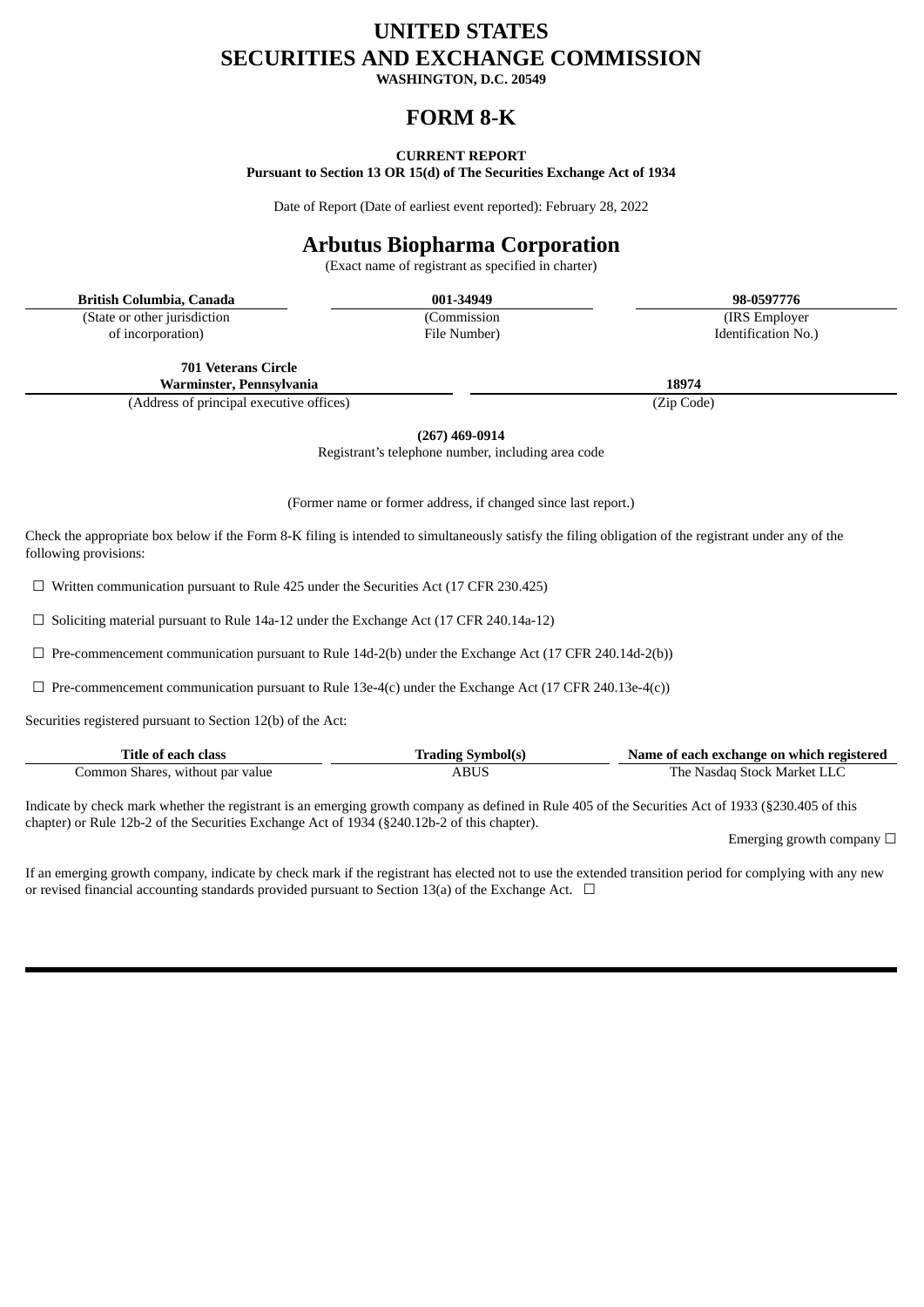#### **Item 8.01. Other Events.**

On February 28, 2022, Arbutus Biopharma Corporation (the "Company") and Genevant Sciences filed a lawsuit in the U.S. District Court for the District of Delaware against Moderna, Inc. (Nasdaq: MRNA) and a Moderna affiliate seeking damages for infringement of U.S. Patent Nos. 8,058,069, 8,492,359, 8,822,668, 9,364,435, 9,504,651, and 11,141,378 in the manufacture and sale of MRNA-1273, Moderna's vaccine for COVID-19. The patents relate to nucleic acid-lipid particles and lipid vesicles, as well as compositions and methods for their use.